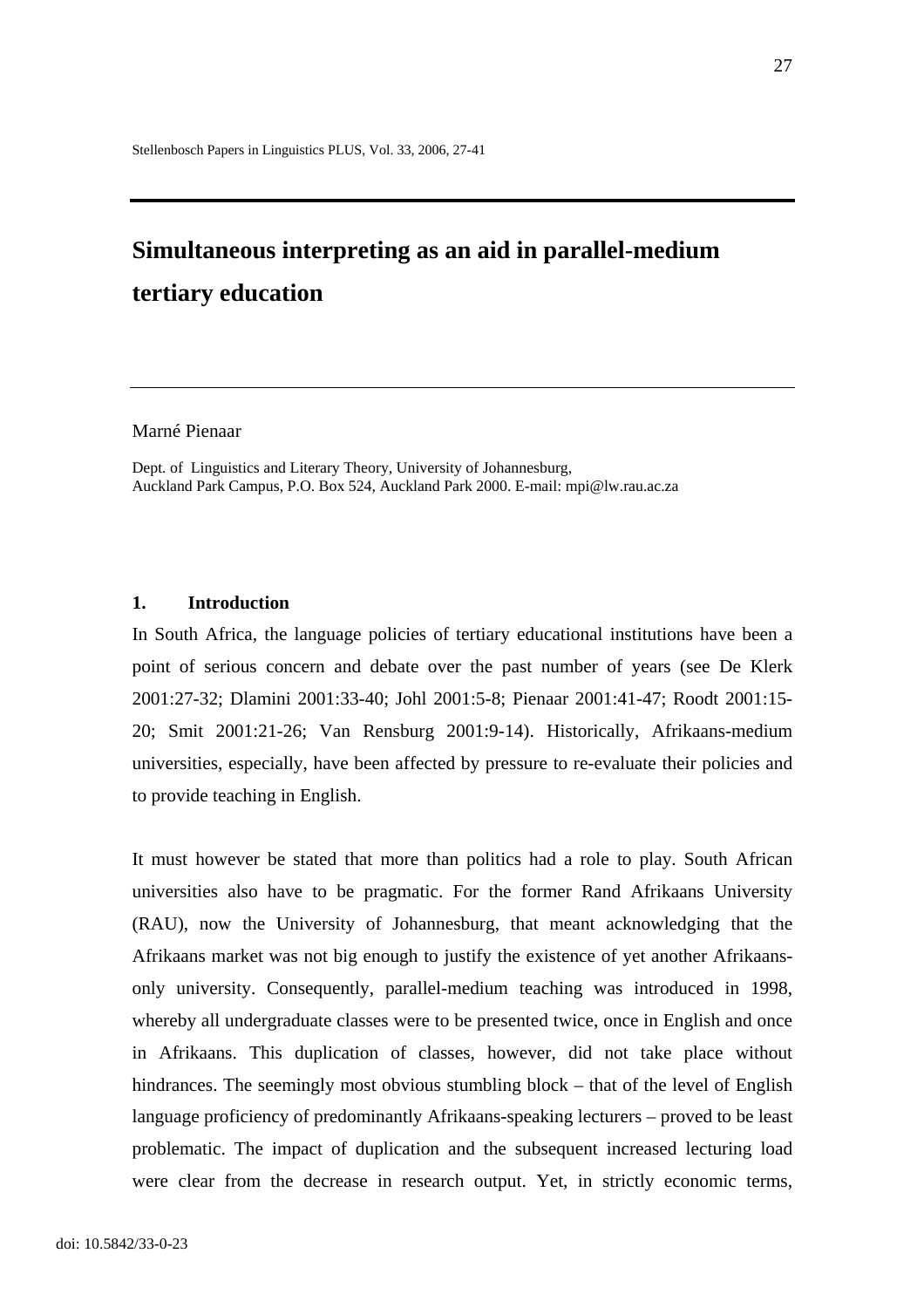duplication worked and RAU student numbers increased dramatically. Already by 2002, students in the English-medium classes significantly out-numbered their counterparts in the Afrikaans-medium classes. By 2004, the enrollment figures pointed to a 4:1 ratio of English to Afrikaans.

Apart from having to provide services to translate written material such as study guides, test and examination papers, new challenges emerged with regard to the appointment of lecturers who were not proficient in both languages, in this instance, specifically in Afrikaans. Tough decisions had to be made when considering whether to appoint a lesser qualified candidate who was proficient in both languages or to appoint a stronger candidate who was not able to lecture in Afrikaans. If the last option was followed, or if no candidates who were comfortable with lecturing in Afrikaans had applied and a non-Afrikaans-speaking person had subsequently been appointed, the impact of the required language policy was deeply felt within departments. It generally meant that such a person might end up with a lighter lecturing load than the other lecturers in the department and that his or her lectures then had to be duplicated in Afrikaans by someone else for whom the specific field might not be an area of preference or specialisation.

It was further noted that Afrikaans-speaking students were marginalised, in the sense that they did not have the benefit of access to the knowledge base of senior lecturers who could not teach them in Afrikaans. It was against this background that it was decided to experiment with simultaneous interpreting as a possible means of closing the language gap between English-speaking academic experts and Afrikaans-speaking students. This paper reports on the findings of this experiment, after distinguishing between various kinds of interpreting.

# **2. Interpreting**

Pöchhacker and Schlesinger (2002:2,3) state that "interpreting can be defined most broadly as interlingual, intercultural oral or signed mediation, enabling communication between individuals or groups who do not share, **or do not choose to use** [emphasis mine], the same language(s)".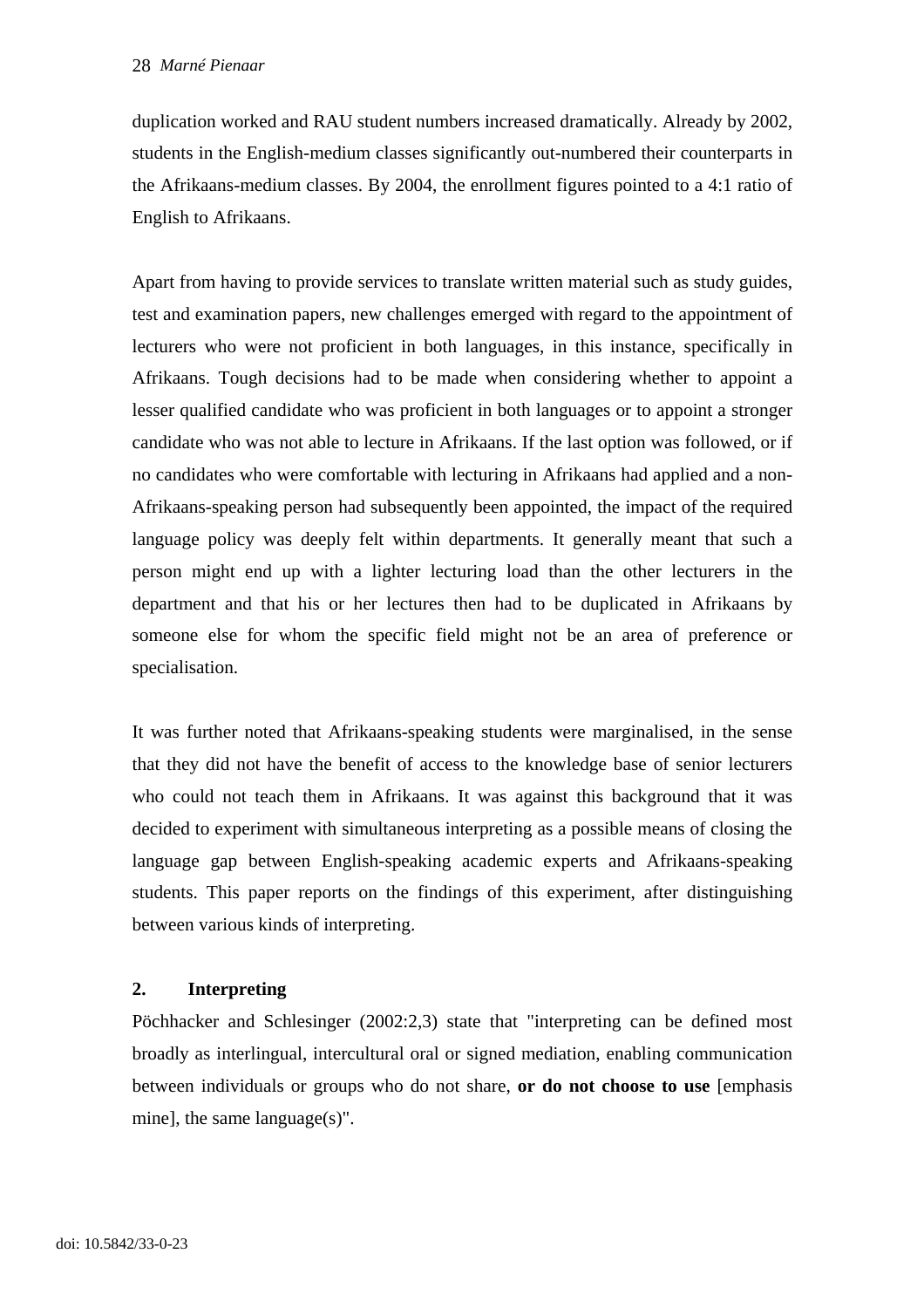Generally, a distinction is drawn between liaison interpreting and conference interpreting, where "liaison interpreting" would refer to "situations in which bidirectional interpreting is required by two or more parties to a conversation who do not understand each other's language and would thus be unable to communicate without the assistance of an interpreter" (Erasmus 1999:viii). Typically, liaison interpreting would be associated with interpreting by the children of immigrants, hospital cleaners, tour guides or any trained or untrained persons who find themselves in the role of language facilitator. The term "conference interpreting", on the other hand, is used to refer to interpreting which takes place at national or international conferences or symposia and is associated with highly trained interpreters.

In the past, two modi of interpreting were distinguished, namely simultaneous interpreting and consecutive interpreting. In liaison interpreting, the consecutive mode is mostly used, whereas conference interpreters would use either the simultaneous or the consecutive mode. Simultaneous interpreting provides for the (almost) simultaneous rendering of a message in a language other than that which is used by the speaker. In contrast to consecutive interpreting, simultaneous interpreting allows for uninterrupted speech and a lower level of summary than where interpreters have to take notes, for instance, and are only given the opportunity to interpret after the speaker has completed his/her speech. Provided that the interpreter has prior access to documentation, that the speaker accommodates the interpreter and that no technical problems occur, the simultaneous mode of interpreting could potentially bridge a language gap effectively.

A further distinction should be made between simultaneous interpreting where portable equipment and the whispering mode are used and conventional simultaneous interpreting where interpreters sit in interpreting booths. The advantage of the first lies in the fact that the service is mobile and the possibility of technical problems is lessened. A definite disadvantage is the fact that audibility can be a problem, as the interpreter cannot rely on headsets and volume control to improve the audio quality of the input. It has also been recorded that some interpreters felt more "vulnerable" without the glass shield that is provided by the booth.<sup>1</sup> The possibility for partner assistance is also lessened, as interpreters feel that pressing the mute button and asking for help is more obvious when they are not seated in a booth. This is understandable if it is kept in mind that interpreting booths are generally placed at the back or at the side of venues,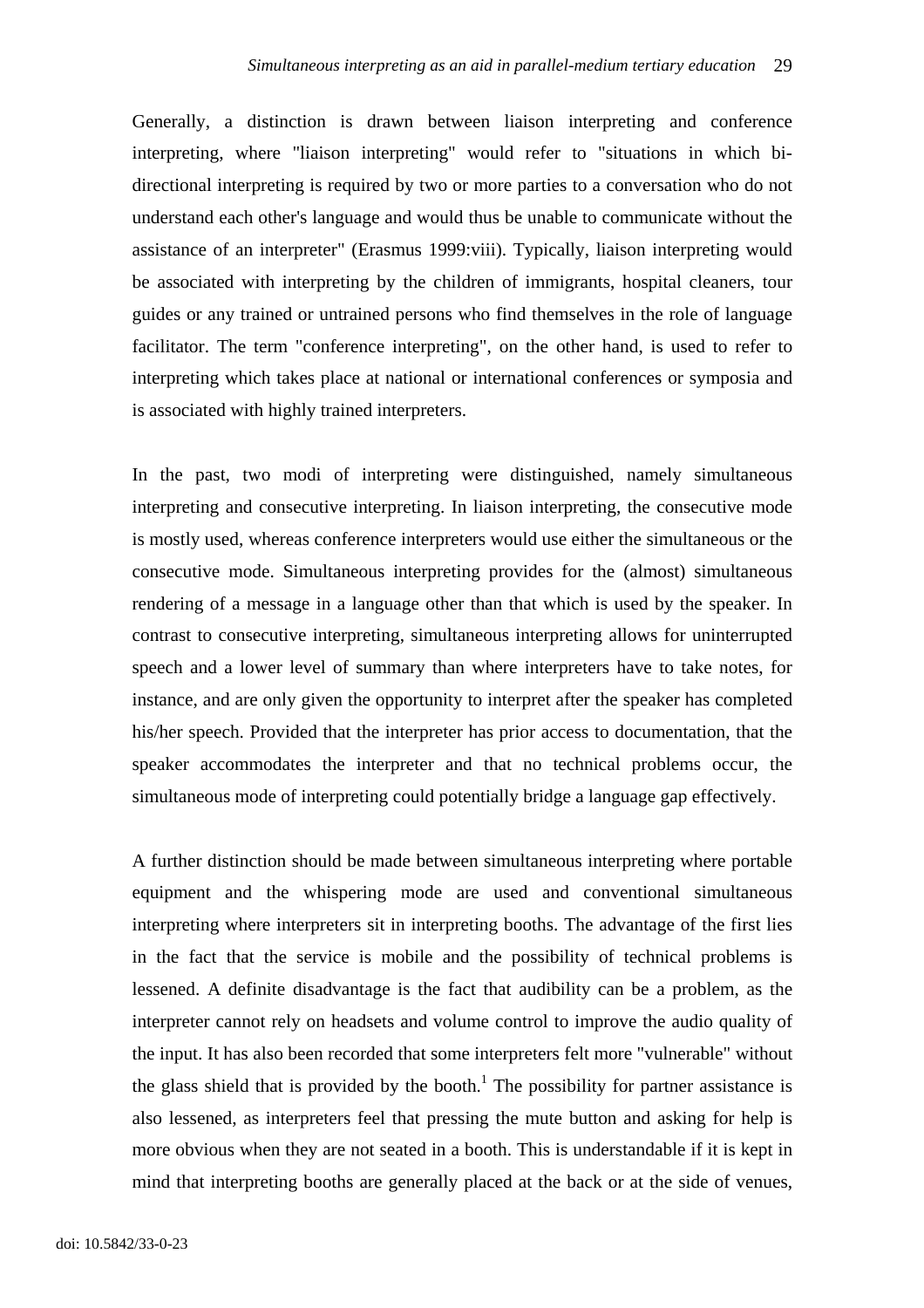whereas the interpreter who works in whispering mode making use of portable equipment often has to adjust his/her position in the venue to be closer to the current speaker in an attempt to hear the speaker better. However, in small meetings, the whispering mode can be very effective, although interpreters do find it more straining than working in a booth.

#### **3. Simultaneous interpreting as an aid in parallel-medium tertiary education**

The use of simultaneous interpreting in the whispering mode to facilitate teaching appears to be a new field of study, and apart from Van Rooy (2005) and the research reported below, literature related to this field is still largely unavailable. At first glance, one might assume this form of interpreting to be similar to conference interpreting. However, the findings below seem to indicate that the level of mediation experienced by the interpreters necessitates a change of view: educational interpreting should rather be seen as a form of liaison interpreting.

In this section, two cases of the use of simultaneous interpreting to facilitate teaching at tertiary institutions are presented. Firstly, the case of the Potchefstroom campus of the North-West University is briefly discussed. Secondly, the case of the former RAU is covered in more detail.

## **3.1 The Potchefstroom experience**

During 2004, the Potchefstroom campus of the North-West University implemented the use of simultaneous interpreting into English in selected classes. Unlike RAU, the Potchefstroom campus does not offer parallel-medium teaching but uses Afrikaans as medium of instruction. According to Mr Johan Blaauw, particularly those students who spoke an African language as first language could perceive that they were disadvantaged by the University's language policy. An experiment was subsequently conducted to establish if such students would benefit from English-medium tuition – be it by means of simultaneous interpreting or by the direct use of English as medium of instruction. At the same time, the experiment also sought to establish if Afrikaansspeaking students would be disadvantaged by the use of English as medium of instruction. Van Rooy (2005:86) reports as follows: "As far as the straight-forward comparisons between Afrikaans and English as media of instruction are concerned, it is clear that Afrikaans learners perform much better in Afrikaans classes than in English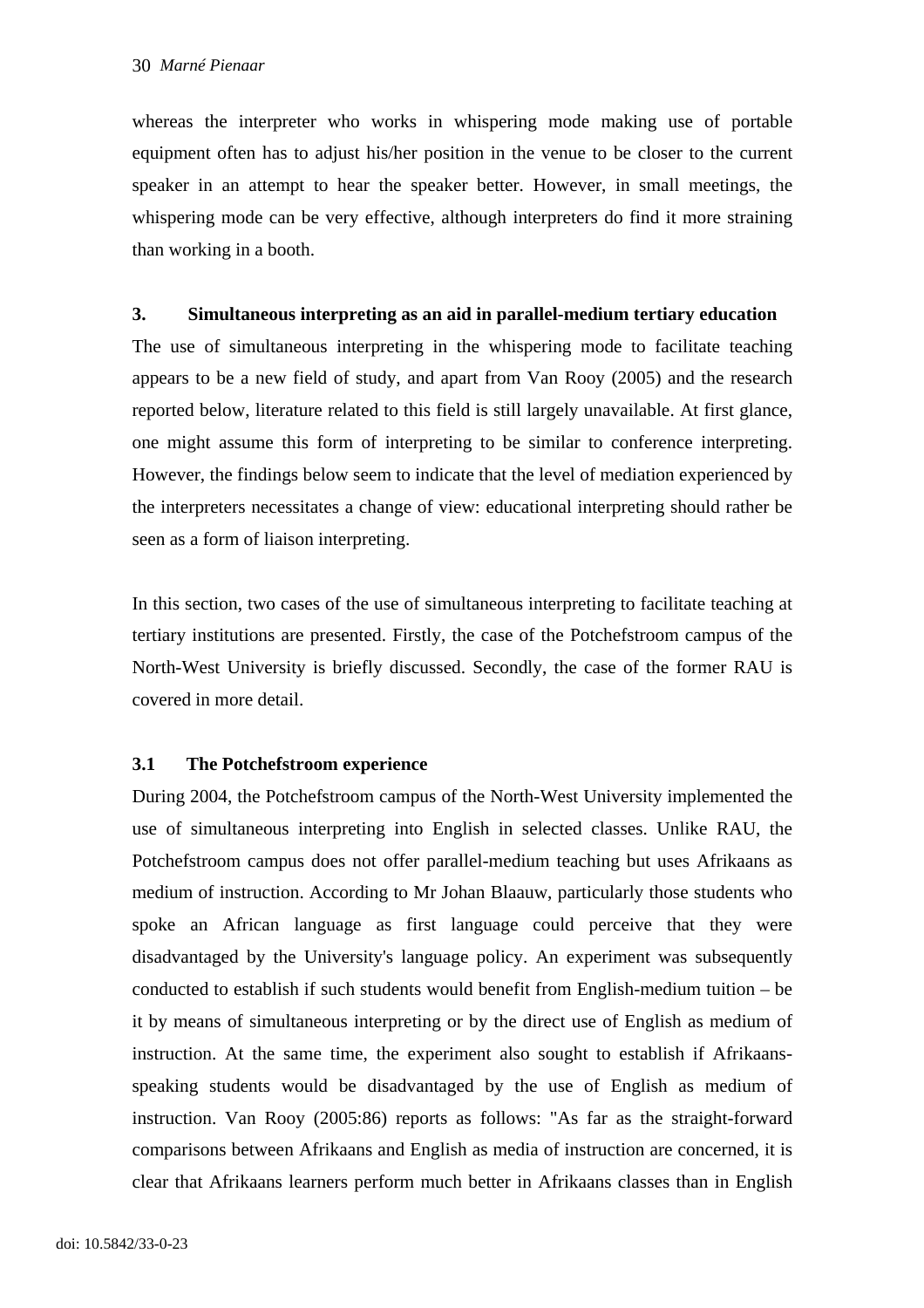classes, while Black learners perform much better in English classes than in Afrikaans classes". Based on the results, it was recommended that simultaneous interpreting from Afrikaans into English be implemented at the Potchefstroom campus; that Afrikaans be used as medium of instruction for Afrikaans-speaking students, and that further research be undertaken into the feasibility of rendering a simultaneous interpreting service from English into Afrikaans.<sup>2</sup> However, it should be borne in mind that the student body at the Potchefstroom campus differs significantly from that of the former RAU. The majority of students at Potchefstroom is Afrikaans-speaking. In contrast, as stated earlier, at RAU, students who preferred English as medium of tuition (first and second language speakers) outnumbered Afrikaans-speaking students by approximately 4:1 by 2004.

#### **3.2 RAU case study**

In 2003, RAU started to make use of simultaneous interpreting at its board meetings. This was primarily done to make it possible for board members who did not understand Afrikaans to follow the proceedings, but also to allow Afrikaans-speaking members to express their views in their language of choice. However, the cost of hiring equipment led to the decision to invest in portable equipment. The response to the availability of the portable equipment was enormous and, with the increasing number of non-mothertongue speakers of Afrikaans appointed at RAU, it was decided early in 2004 to expand the service to senate meetings, faculty board meetings and the institutional forum. A second set of equipment was obtained to keep up with the demand for interpreting services. The heightened visibility of the interpreting service subsequently led to a request to interpret a series of lectures where the lecturer was an esteemed academic who could not duplicate his lectures in Afrikaans. Instead of depriving students of the opportunity to benefit from the knowledge base of the lecturer, it was decided to interpret this particular series of lectures on second year level in Development Studies into Afrikaans. Because the class was small (consisting of 10 students only), it was envisaged that the whispering mode should not lead to much disruption, as it was unlikely that the interpreter would have the need to move around. Furthermore, the Head of Department, Prof. Thea de Wet, expressed concern about the homogeneous nature of the students in the Afrikaans class. In her opinion, the English class was more heterogeneous in student make-up and debate in the English class was much more stimulating, as students came from very diverse backgrounds and held divergent points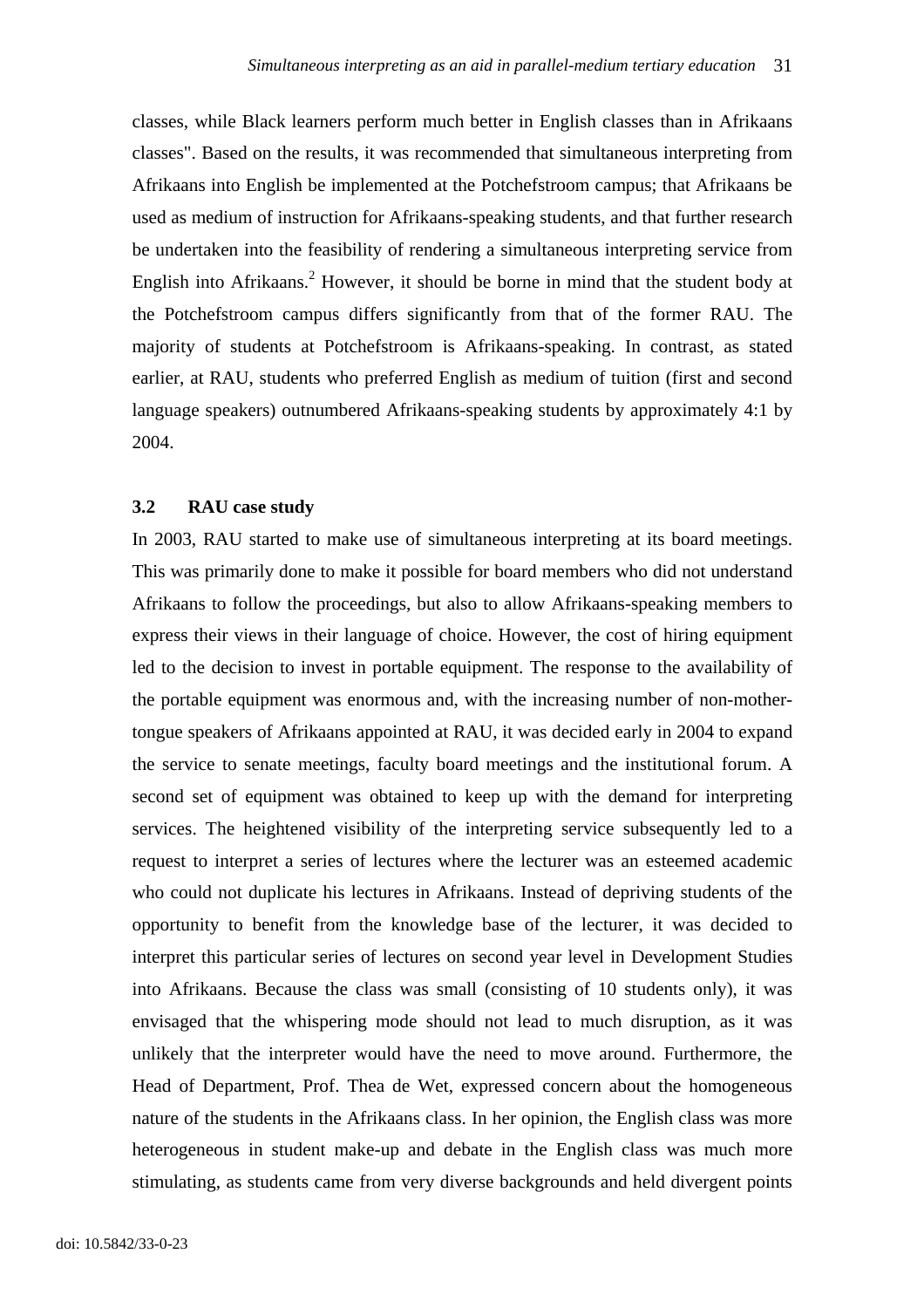of view. According to her, this was lacking in the Afrikaans class, and one of the reasons why she was interested to see if simultaneous interpreting could result in an integrated class situation without compromising the University's language policy.

## *3.2.1 Research question*

The main research question was whether simultaneous interpreting making use of the whispering mode could be used as an aid in parallel teaching. This question is of particularly importance if one bears in mind that the students for whom the interpreting was intended are second language speakers of English and could therefore, in theory, follow English. However, the University pursues a policy of parallel-medium teaching which guarantees undergraduate students the option of attending classes in either English or Afrikaans, and these students have opted for the Afrikaans class, thereby indicating a preference for this medium of instruction. The lecturer, Dr Peter Ubombo-Jaswa of Uganda, who does not speak or understand Afrikaans, was aware of the fact that the students understood English, but he was willing to partake in the experiment. Unlike situations where the interpreter acts as mediator between two groups who do not share the same language, this was therefore a clear case of mediating between two groups who **chose** to use two different languages (see definition of "interpreting" in Section 2). Although the advantages of providing simultaneous interpreting were clear, namely providing students with access to the knowledge base of an academic expert while at the same time allowing both the students and the lecturer to use their respective languages of preference, the question still remained as to whether the students would make use of the service, given the fact that they understood English. Also, the researcher wanted to establish if there were certain circumstances under which the students would or would not use the service.

## *3.2.2 Methodology*

Three interpreters were used who alternated weekly. They were all mother-tongue speakers of Afrikaans and experienced university lecturers. All three had worked as interpreters in the Gauteng Legislature and were therefore to a certain extent familiar with the field of Development Studies.

As the interpreters, lecturer and Head of Department were hesitant to create a perception of "language as a problem" with respect to the Afrikaans students, it was decided that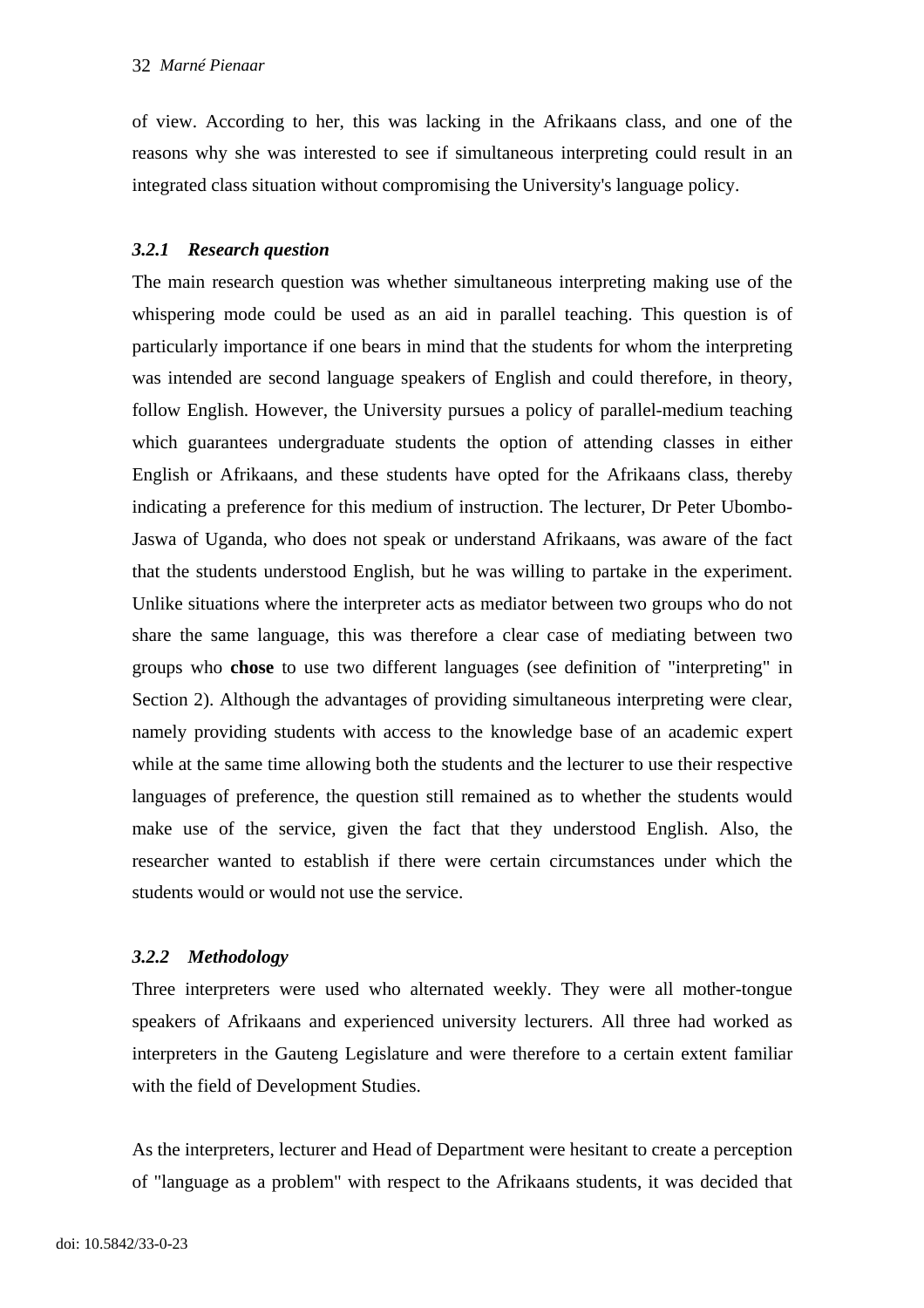the Head of Department would introduce the interpreting system to the students with as little fuss as possible. At the start of the first class, she introduced both the lecturer and the interpreter to the students and explained that an interpreting service would be made available in Afrikaans. The interpreters sat at the back of the class (a relatively small venue) in an attempt to draw as little attention as possible. At no point were the students asked whether they needed the service.

## *3.2.3 Results and discussion*

## *3.2.3.1 The students*

During the first class, only one student did not make use of the equipment, whereas all the others kept on the equipment for the duration on the class. After the class, the first of three feedback sessions was held during which the students indicated the following:

- (i) The quality of the interpreting was very good.
- (ii) They had to look down to concentrate on the interpreting, because looking at the lecturer affected their focus on the incoming message.
- (iii) When questions were asked, the lag-time caused some inconvenience as they would only realise a question was asked a few seconds after their classmate who was not using the interpreting equipment. (This was indeed evident from the fact that, whenever a question was asked, the student who did not use the equipment had her hand up to answer a moment or two before the rest.)
- (iv) They supported the concept of interpretation, but stated that, as they all perceived themselves as proficient in English, the reason why the classes were interpreted was not clear to them. One student observed that if the lecturer used his mother-tongue (Swahili) such a service would clearly be mandatory. (This is an interesting point as classes are duplicated and the students have the option of attending the English class. The fact that they opted for the Afrikaans class does therefore indicate a preference for Afrikaans.)

Judging by her English responses, the student who opted not to make use of the equipment was not that proficient in English. During the feedback session, she also switched to English when she realised the lecturer was not following. Only after it had been explained to her that the feedback would be translated for the lecturer, did she switch back to Afrikaans. From this it becomes clear that more than language proficiency has a role to play – attitude and awareness of others, social sensitivity, etc.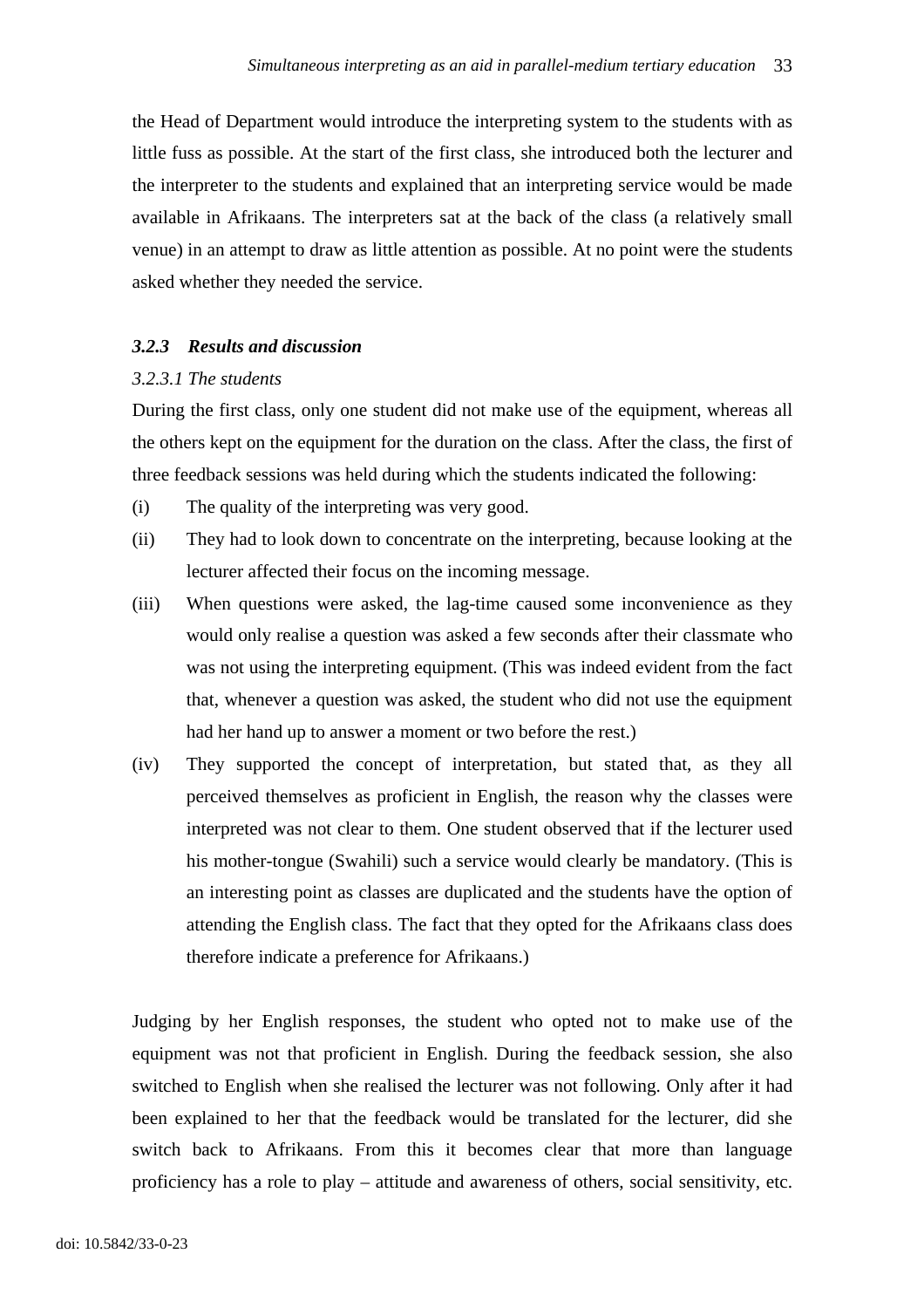play important roles when deciding to make use of interpreting services in this specific context.

During the second class, the same pattern was followed, with all but one student making use of the service. Students also brought along friends to listen to the interpreting service, amongst whom was a reporter for the campus newspaper Kampus*Beeld* who wanted to interview the interpreter. The immense hegemony of English was evident from one of the questions she asked, namely whether students would not loose their ability to speak English if interpreting was available in all instances!

A second feedback session was held before the third lecture commenced. By then the students seemed to have accepted the service and indicated that they would continue making use of it. However, they indicated that the headsets became uncomfortable after an hour and mentioned that they would take it off for short periods during the last 30 minutes of the lecture.

In the course of the next four classes, less students made use of the equipment. When the final lecture was due, the interpreter was informed that the students would be writing a test for the first hour and that interpreting would only be needed for the second part of the class. When the interpreter arrived, the test had been written and the lecturer had started to explain the examination format to the students (in English). The interpreter asked the students if they needed interpreting. This was the first time that the question was posed to them; up until then, the headsets were merely handed out. It was clear that the students felt uncomfortable, as they were in fact listening to the lecturer in English when the interpreter arrived. Two students raised their hands in response to the interpreter's question, but when the rest of the class indicated that they did not need the headsets, these two also declined.

This apparent unwillingness to make use of an interpreting service comes as no surprise and tallies with other findings (see Pienaar 2002:274). Wallmach (2004:8) also observed a certain hesitance with delegates who attended a conference to make use of the interpreting service: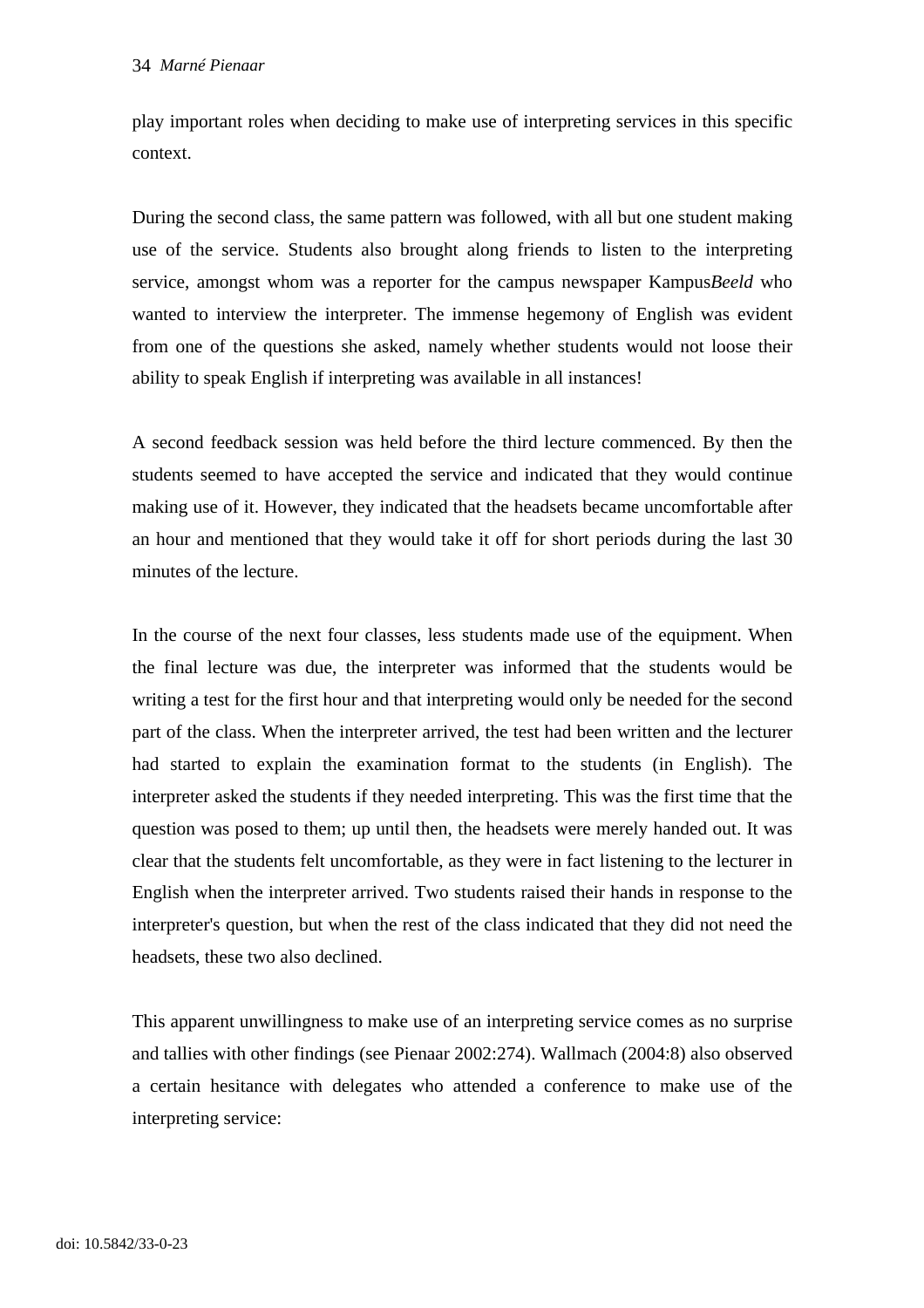In a country like South Africa, interpreters do tend to play an active role in conference interpreting, since there is often a clear gap in status and education between speakers and audience, a situation which in developed countries is far more common in liaison interpreting contexts. The interpreter must fill that gap by playing an advocacy role, making complex concepts accessible, 'seizing the surge of language'. Because the elite speak English, and it is the less educated who need interpreting, delegates who make use of interpreting services can be looked down upon. At the national conference of the ruling party a few years ago, attended by over 3000 delegates, the interpreting headsets were rather shockingly described as "hearing aids" by the chairperson, who pleaded with "those who need these hearing aids not to take them out of the conference venue as they are not remote controls or radios, and cannot be used to replay Mandela's speech in your room later on!" I have found that the best way to ensure that people make use of interpreting services is to hand out headsets personally, and also to explain to the delegates that they will be serving the interests of multilingualism if they provide the hard-working interpreters with feedback. In this way, the stigma of using the headsets (and being unable to speak English) is lessened.

#### *3.2.3.2 The lecturer*

In the lecturer's opinion, the interpreting service worked well. He indicated that he would like to see it extended to other courses in his department. During the second lecture, he informed the students that the interpreting service was an experiment and said that, if successful, it could be implemented in the sense that lectures would be done in English only, the two language groups integrated and interpreting provided (into Afrikaans).

The lecturer did not experience the service as a hindrance and, even though the venue was small, he did not find the whispering an obtrusion. When the interpreter spoke to the lecturer after the last lecture when the students indicated they did not need the service, he agreed that it was a mistake to ask students whether they needed the service, as the students did have a working knowledge of English and the hegemony of English was so strong that one could not be seen as having difficulties with it. In spite of the fact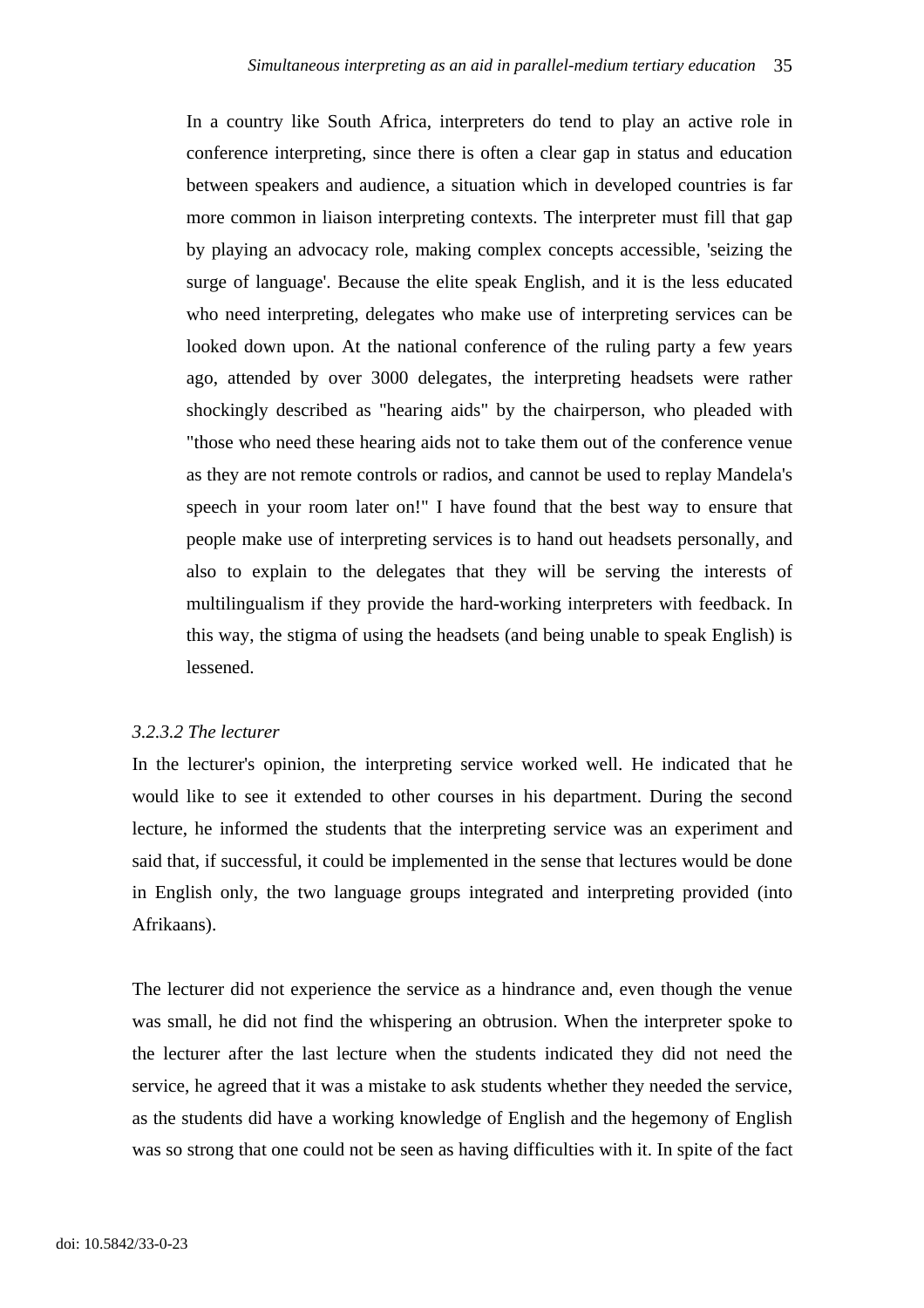that the students declined the service when it was offered, the lecturer said he noted some of the students struggling without the interpreting.

# *3.2.3.3 The interpreters*

Apart from "normal" interpreting issues, such as audibility, the interpreters stated that they had very little trouble interpreting the course. During the first class, notes were handed to the students but not to the interpreters. Not wanting to draw attention, they decided to make do without them. After the class, the interpreters explained to the lecturer that they should always be provided with whatever notes were to be handed out, and the lecturer subsequently obliged.

However, all three interpreters noted they were aware of the fact that they mediated to a larger extent than what they would have in other contexts by, for instance, repeating things the lecturer had emphasised. The fact that all interpreters are university lecturers might partially explain this. However, it is more likely that this particular setting and mode are more closely linked to liaison interpreting than originally envisaged.

# **4. Educational interpreting as a form of liaison interpreting**

In her discussion on definitions of "interpreting", Roy (2002:347) points out that "most of the descriptions of interpreting concentrate on a clarification or explanation of the role of the interpreter". She mentions that professional interpreters often describe their role as being in the middle by using a metaphor which states that they serve as a kind of channel or bridge through which communication between people takes place. In this sense, the role of interpreters has been compared to a machine, a window, a bridge and a telephone. The role of the interpreter, however, entails more than merely processing information back and forth. According to Roy (2002:348), the interpreter requires knowledge of organised systems, grammatical and discourse systems, language use systems, as well as emergent adaptive systems to perform their task successfully and consistently.

Historically, interpreters were often viewed as helpers, and as such they were free to offer advice, translate and make decisions for one or both sides. The change in expectations consumers had, as well as the profession's own need to see itself as rendering professional services, led to the conduit model where the interpreter was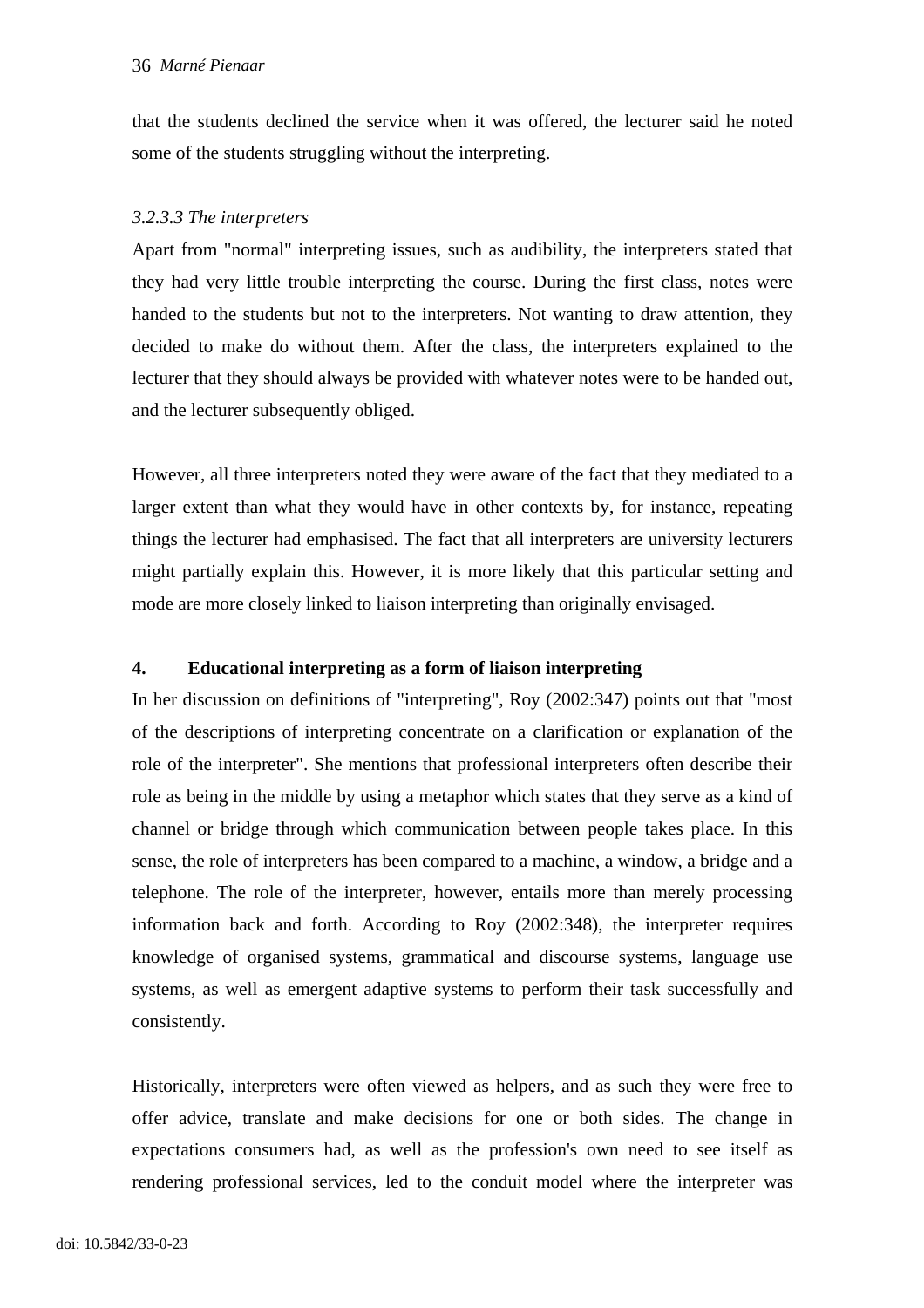equated to a machine. This made it possible for interpreters to detach themselves from any decision-making responsibilities. The resulting impartiality to this day remains central to the Code of Ethics adopted by interpreting associations. However, this impartially often leads to clients feeling that interpreters were cold and distant and did not really take interest in their task. Subsequently, a new image was found to explain the role of the interpreter, namely that of communication facilitator. During the late 1970's and the early 1980's, it was largely agreed that interpreters should be sensitive to the fact that they do not only communicate across languages but also across cultures, and the idea of 'the interpreter as a bilingual, bicultural specialist' was foregrounded (Roy 2002:349-351).

Although the conduit model seems to persist, practising interpreters are all too aware of the fact that, depending on the situation, their function entails more than mere language transfer. This is particularly true in liaison interpreting, where the advocacy model, for instance, is often still promoted (see Drennen 1999:118).

Although the role of the interpreter is difficult to define, Roy (2002:252) states that "the interpreter is an active, third participant with the potential to both influence the direction and the outcome of the event, and … the event itself is intercultural and interpersonal rather than mechanical and technical".

This active participatory role also seems to apply to simultaneous interpreting in parallel-medium tertiary institution's classrooms. This is partially due to the nature of the equipment. Compare Kim Wallmach's comment: "As a conference interpreter one is used to being separated from the audience, but when using whispered sim equipment, you in fact become a liaison interpreter rather than a conference interpreter, with all the conditions of liaison interpreting - face-to-face contact, role conflict etc" (interpreters@topica.co.za).

Anderson and Bruce's (2002:210) discussion on the roles of the interpreter brings another perspective. He makes the point that there seems to be a difference in the level of identification interpreters have with clients for whom they have to interpret into their (the interpreters') dominant language and those for whom they have to interpret into their other language, in the sense that the level of identification is far stronger when the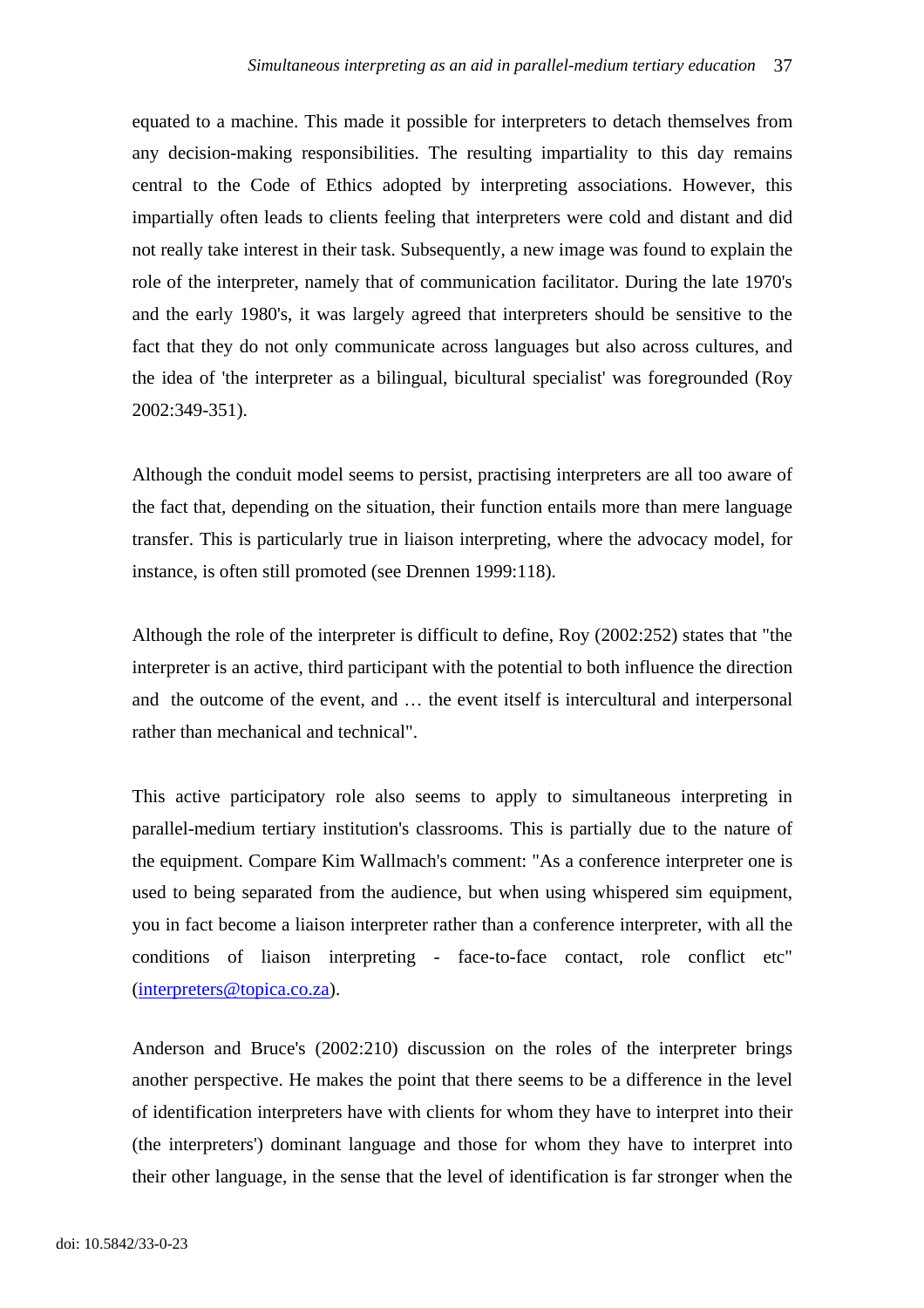dominant language is used. When this hypothesis was tested on the interpreters who participated in the case study, they all agreed that they "felt sorry" for the students. It was also noted that the lecturer asked the interpreters to help with the translation of study guides, and one of the interpreters said she found it extremely difficult to refrain from offering to translate notes to help the students (although it clearly was not part of her job description). However, it is unlikely that the level of identification can only be ascribed to the fact that the interpreters worked into their dominant language.

## **5. Conclusion**

From the above, it is clear that simultaneous interpreting is an option that can be used to facilitate teaching in parallel-medium tertiary education. However, the use of portable equipment, as well as the setting itself, led to a situation where one cannot simply equate the interpreting done here with conference interpreting. Rather, educational interpreting has closer links with liaison interpreting than with conference interpreting.

Although there is technically-speaking no reason why simultaneous interpreting cannot be used as an alternative to the duplication of classes, the RAU case study does seem to indicate that the hegemony of English could stand in the way of a fully fledged interpreting service.

If the reasons for the experiment cited above be reconsidered (namely the University's language policy, the inability of certain academic staff to teach in Afrikaans, as well as the view of some staff members that the homogenous nature of the Afrikaans classes hampers class discussion), it might be a solution not to limit interpreting to Afrikaans classes only, but to do away with parallel-medium instruction and rather introduce a system whereby lecturers use their language of preference coupled with interpretation into the other language. This will allow students the benefit of the knowledge base of the lecturer; the lecturer will have the benefit of speaking his/her language of preference; students should benefit from using their language of preference; and multiculturalism will be enhanced, as making use of the interpreting equipment will not be restricted to one group only. If this is not feasible, the hegemony of English must at the very least be taken into consideration in the way in which the use of simultaneous interpreting is marketed or presented to users.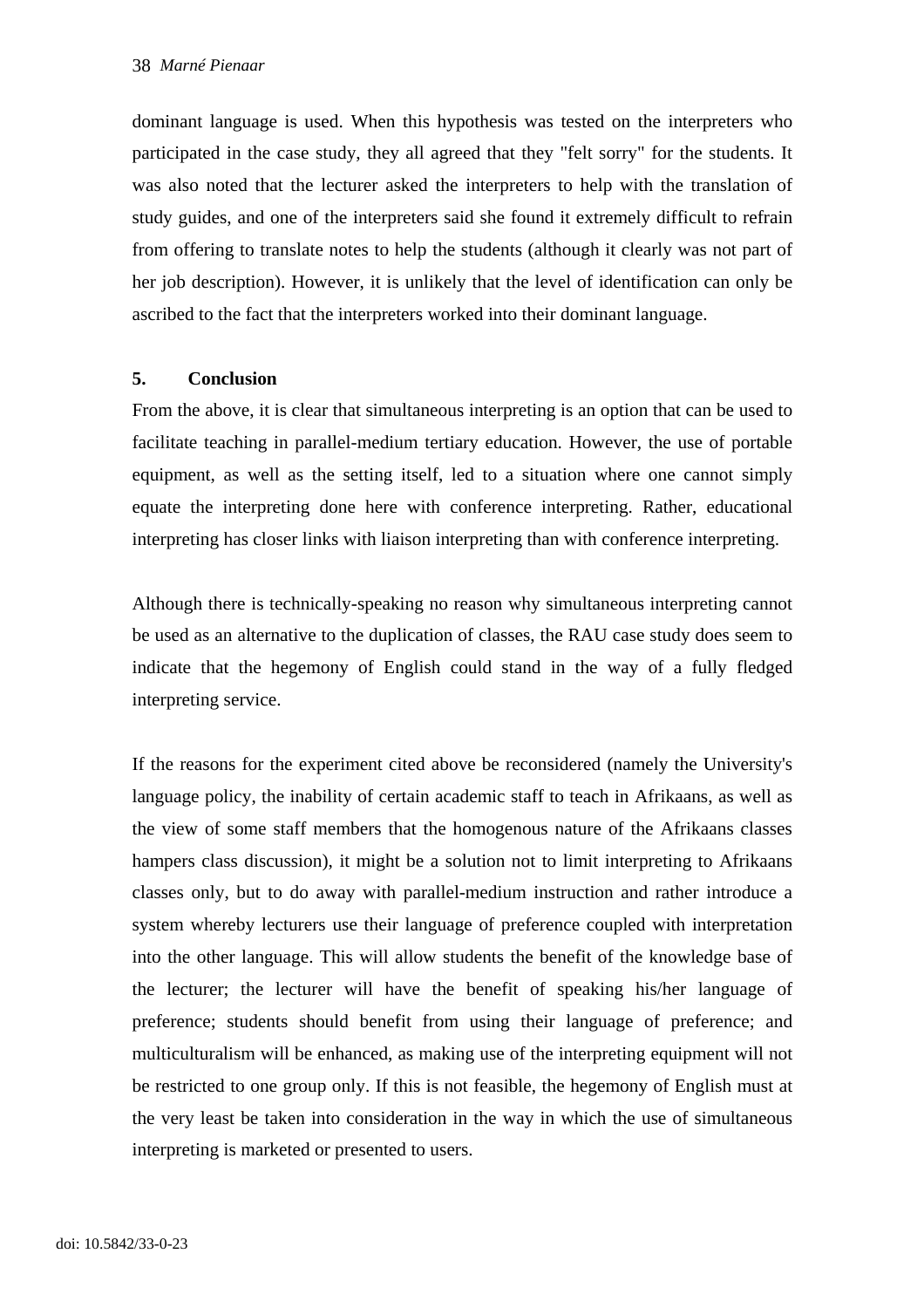## **Notes**

- 1. Compare an interpreter's comment on the use of portable equipment and the whispering mode: "I worked once with the sim equipment but I must confess that I wasn't too convinced. It's better than plain 'manual' whispering, but I felt vulnerable without the protection of the booth, I could hear the external sounds in and outside the room (coughing, the cars outside, etc), one has to hold the microphone in the hand... I couldn't concentrate properly. I wouldn't accept another job like that in a hurry" (interpreters@topica.co.za).
- 2. The Northwest University has since extended its interpreting programme, and the results are promising: in 2005, 75% of the students in Physics that had access to the interpreting service passed, whereas only 35% of the group who had no access to the service passed (*Beeld,* 27 October 2005). However, it must be stressed that interpreting at the Northwest University is done into English, whereas, in the case of the former RAU, interpreting was done into Afrikaans.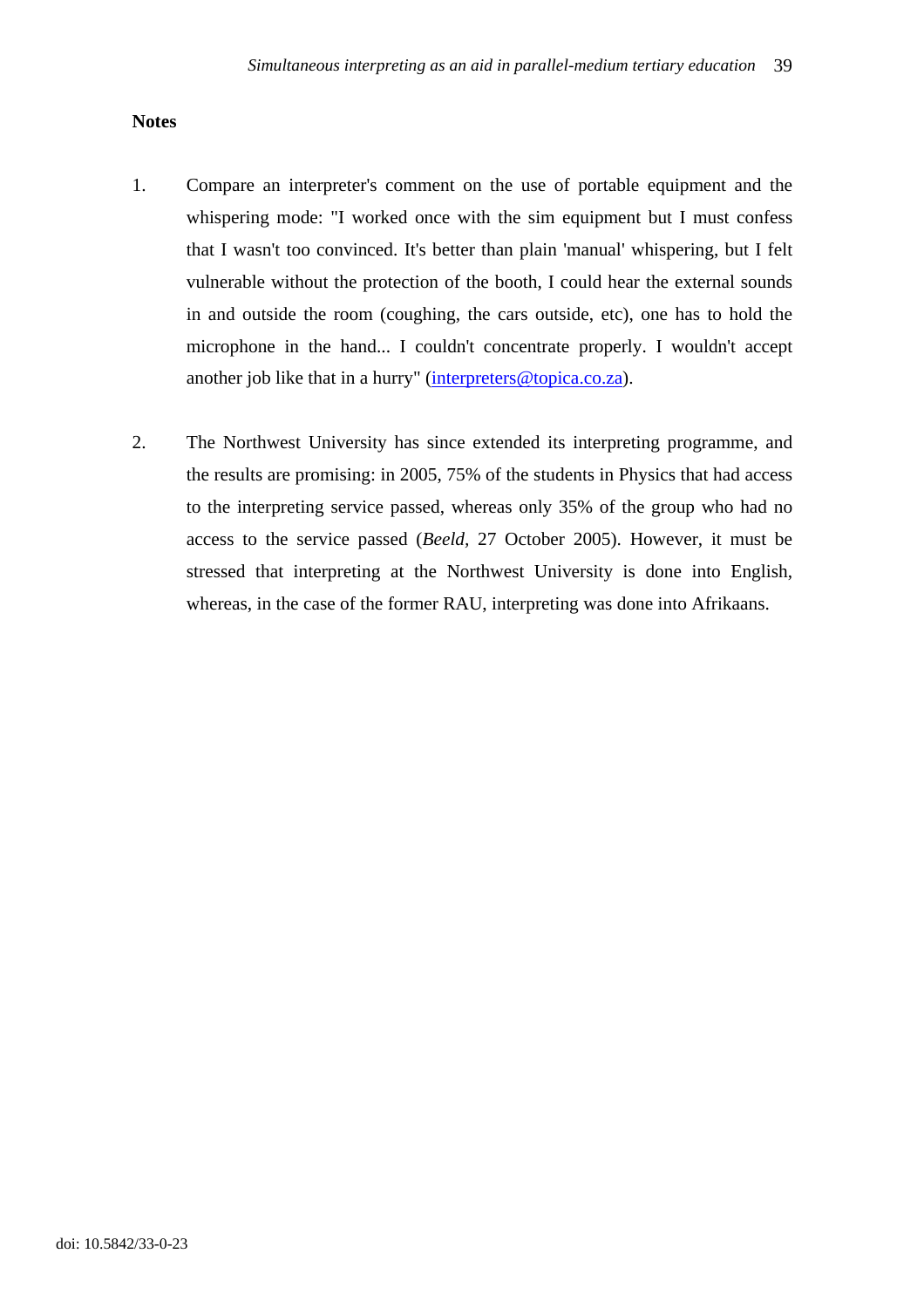#### **References**

- Anderson, R. and W. Bruce. 2002. Perspective on the role of the interpreter. In F. Pöchhacker and M. Schlesinger (eds.) *The interpreting studies reader*. London and New York: Routledge. pp. 210-217.
- *Beeld,* Thursday 27 October 2005, 'Tolke in die klas'.
- De Klerk, V. 2001. From the sublime to the ridiculous or somewhere in between? A language policy for an historically English medium university. *Aambeeld/Anvil* 29(1): 27-32.
- Dlamini, C.R.M. 2001. The attainability of multilingualism at universities. *Aambeeld/Anvil* 29(1): 33- 36.
- Drennen, G. 1999. Organisational factors affecting the provision of language services in mental health care. In M. Erasmus (eds.) *Liaison interpreting in the community*. Pretoria: Van Schaik. pp. 109-122.

Erasmus, M. (eds.) 1999. *Liaison interpreting in the community*. Pretoria: Van Schaik. interpreters@topica.co.za (accessed on 1 July 2004).

- Johl, C.S. (eds.) 2001. Die taal van universiteite in Suid-Afrika. *Aambeeld/Anvil* 29(1): 5-8.
- Pienaar, M. 2001. Op pad na veeltaligheid: uitdagings op grondvlak, die waarde en beperkinge van 'n taaloudit, belowende inisiatiewe. *Aambeeld/Anvil* 29(1): 41- 46.
- Pienaar, M. 2002. Simultaneous interpreting services at South African provincial legislatures: a few cautionary notes. *Southern African Linguistics and Applied Language Studies* 22(4): 271-281.
- Pöchhacker, F. and M. Schlesinger (ed.) 2002. *The interpreting studies reader*. London and New York: Routledge.
- Roodt, H.C. 2001. Taalbeleid in Hoër Onderwys: veeltaligheid as vereiste van die grondwetlike en wetlike raamwerk. *Aambeeld/Anvil* 29(1): 15-20.
- Roy, C.B. 2002. The problem with definitions, descriptions, and the role metaphors of interpreters. In F. Pöchhacker and M. Schlesinger (eds.) *The interpreting studies reader*. London and New York: Routledge.
- Smit, F. 2001. Die demografie van taal in Suid-Afrika met spesiale verwysing na die onderrig- en wetenskaptaal aan universiteite. *Aambeeld/Anvil* 29(1): 21- 26.

Van Rensburg, F.I.J. 2001. Taal en universiteit. *Aambeeld/Anvil* 29 (1): 9-14.